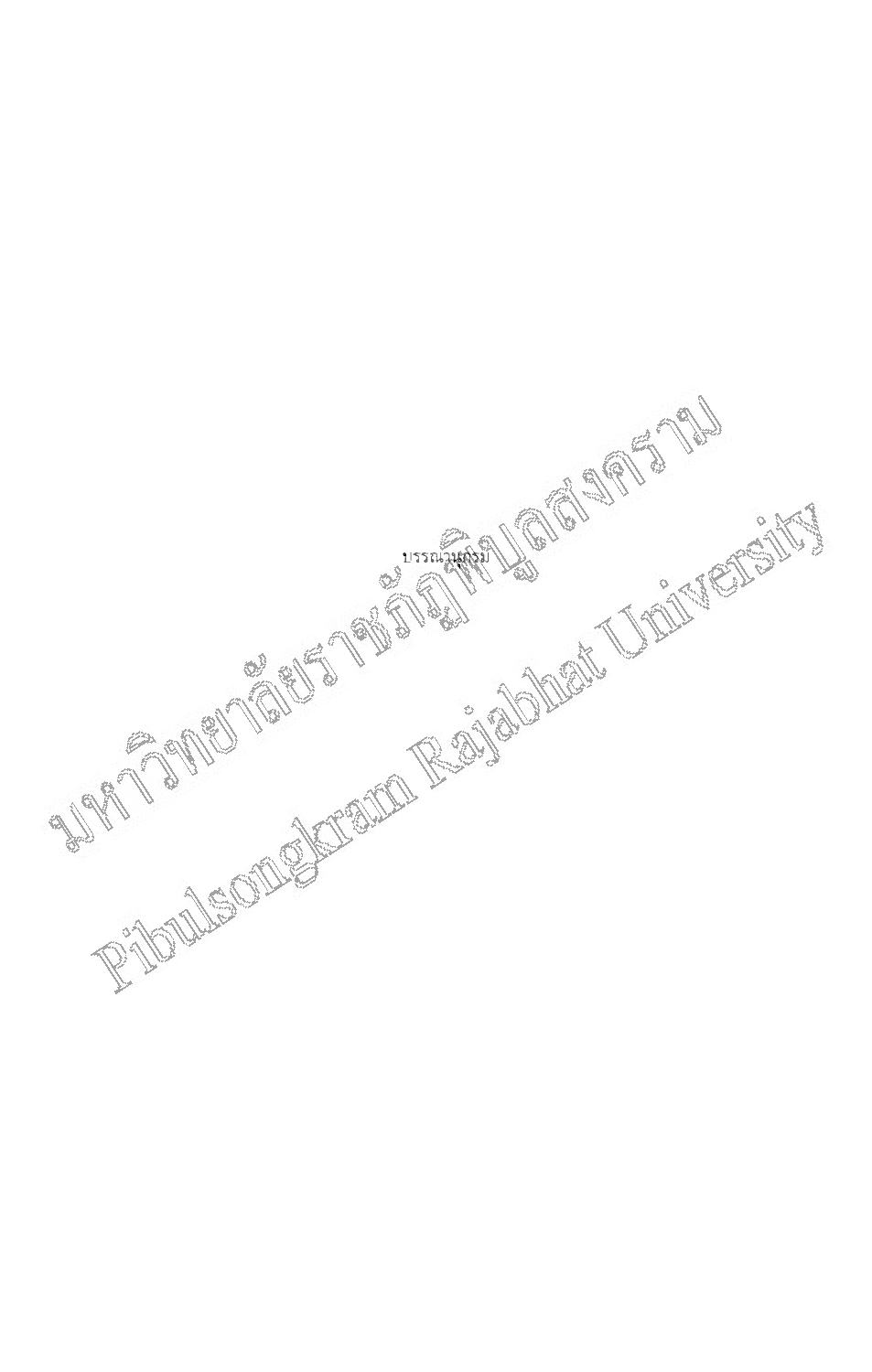## บรรณานุกรม

กระทรวงศึกษาธิการ, สำนักงานคณะกรรมการการประถมศึกษาแห่งชาติ, (2542),

พระราชบัญญัติการศึกษาแห่งชาติ ฉบับกฎหมาย. กรุงเทพมหานคร : ลำนักงานคณะกรรมการการประถมศึกษาแห่งชาติ

สำนักงานปฏิรูปการศึกษา. (2540). การปฏิรูปการศึกษา. ้พิมพ์ครั้งที่ 2. กรุงเทพมหานคร สำนักงานปฏิรูปการศึกษา

ึกล้าหาญ สุดแลน. (2521). พฤติกรรมความเป็นผู้นำของหัวหน้าหน่วยศึกษามิโพศห -จังหวัดในประเทศไทย. วิทยานิพนธ์ปริญญามหาบัณฑิต *ฤล*ูสุสิชิวิโรหา การศึกษา บัณฑิตวิทยาลัย จุฬาลงกรณ์มหาวิทยาลัย

กิติ ตยัคคานนท์ (2531) เทคนิคการสร้างกาวะผู้นำ พิยพิถุรัติที่ 3. เชษฐการพิมพ์.

กิติมา ปรีดีติลก. (2529). ทฤษฎีบริหารองค์กาง กิรุงเทพมหานคร : ธนะการพิมัส เกษมศักดิ์ โยธการี. (2532). คาริสต์มหันธ์ระหว่างพฤติกรรมผู้นำบองศึกษาสิการ จังหวัดตื้นมูรุงย้างาศองค์การในสำนักงานศึกษาธิสาจังหวัดใน

กาศตะจันออกเฉียงเหนือ. วิทยานิพนธ์ปริญิตาฝู่นิวนี้ณฑิต ภาควิชาบริหาร สังวัติกษา บัณฑิตวิทยาลัย มหาวิทยาลัยศิรินทรินทรวิโรฒ มหาสารคาม. คุณะศึกษาการศึกษาไทยในยุคโลกาภิวัตน์. (2542). ความฝันของแผ่นดิน. กรุงเทพมหานคร . โรงพิมพ์ตะวันออก จังตั้ง

จันทนา ชมวรกุล. (2523) อาวิมดิดเห็นของ<mark>ผู้บริหารและครู - อาจารย์เกี่ยวกับ</mark> พฤศิกจิจิมหัวะผู้นำบองผู้บริหารโรงเรียนมูลนิธิกราดาคณะเชนต์คาเบรียล งแช่งิประเทศไทย. วิทยานิพนธ์ปริญญามหาบัณฑิต ภาควิชาบริหารการศึกษา ์บัณฑิตวิทยาลัย จุ**พ**าลงกรณ์มหาวิทยาลัย.

จำนงค์ บุญชู. (2531). องศ์การและการบริหาร. เชียงใหม่ : มหาวิทยาลัยเชียงไหม ุ ถวิล เกื้อกูลวงศ์. (2530). การบริหารการศึกษาสมัยใหม่, กรุงเทพมหานคร : วัฒนาพานิช,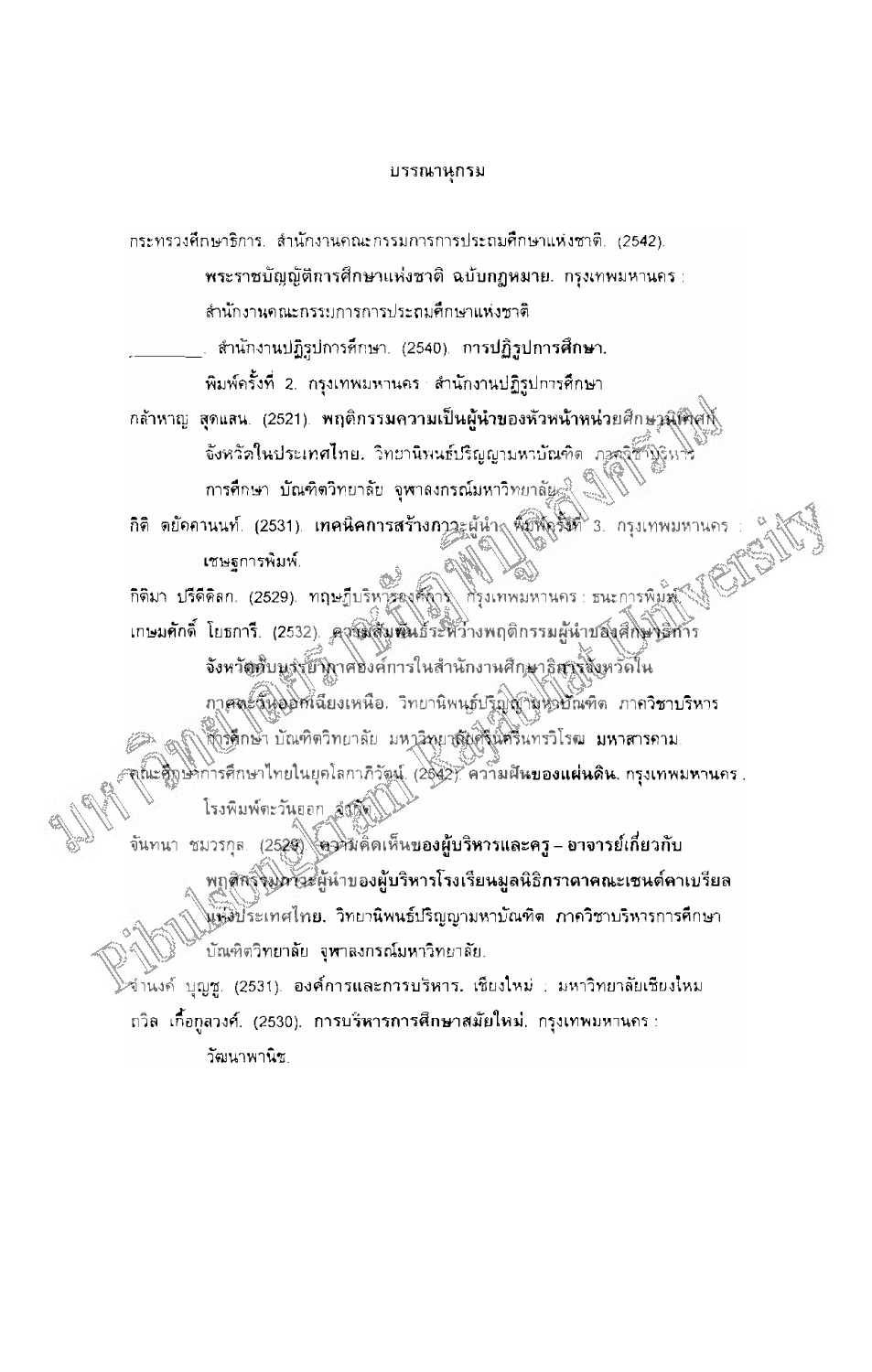ทองอินทร์ วงศ์โสธร. (2523) ภาวะผู้นำ. เอกสารประกอบการสอนชุดวิชาหลักและระบบ การบริหารการศึกษา เล่มที่ 2 มหาวิทยาลัยสุโขทัยธรรมาธิราช. กรุงเทพมหานคร : อมรินทร์การพิมพ์.

ทัศนา แลวงศักดิ์. (2521). การวิเคราะห์พฤติกรรมความเป็นผู้นำของผู้บริหารวิทยาลัย อาชีวศึกษา, ภาควิชาบริหารการศึกษา บัณฑิตวิทยาลัยจุฬาลงกรณ์ มหาวิทยาลัย.

ทิศนา แขมมณี (2542, 5 พฤษภาคม). "การจัดการเรียนการสอนโดยยึดผู้เรียนเป็น ศูนย์กลาง," วารสารวิชาการ. 2 (5): 15 - 30.

เทพนม เมืองแมน, และสวิง สุวรรณ, (2529), พฤติกรรมองค์การ, กรุงเซมี พิมพ์ครั้งที่ 1. ไทยวัฒนาพานิช.

ธนัทพงศ์ ธนพุทธิวิโรจน์ (2532) พฤติกรรมผู้นำของผู้หริง ริยนกับความพึงพอใจ ในการปฏิบัติงานของครูโรงเรียนชี้ระดูมีศึกษา สิ่งกัดสำนักงานการประกง ศึกษาจังหวัดมุกดาหาร เริ่มยานี้พินธ์บริญญามหาบัณฑิต ภาควิชาบริหาร การศึกษาบัณฑิตวิทยาลัย มีหาอิทยาลัยศรีนครินทรวิโรฒ นางเกิด

ธรรมรส โชติกุญชา (2528) "ก่าวะผู้นำกับการพัฒนาบุคลิกภาพ "สอกสิวร์การสอน ชุดวิชส์ผิกอันวมผู้บริหารสถานศึกษาระดัษประกับสิกษา มหาวิทยาลัยสุโขทัย อิร์รมาธิราช. กรุงเทพมหานคร รุ่งคิลปัญหิติพิมพ์.

ลงขลา : เทมการพิมพ์<sub>ต</sub>ุสุง

นพพงษ์ บุญจิตราดุลย์ (2525) หลักการบริหารการศึกษา. พิมพ์ครั้งที่ 2 กรุงเทพมิ่ง นิคร์ : บริษัท เอส. เอ็ม. เอ็ม. จำกัด.

นิพนธ์ กิ่งจริงส์ (2523). หลักเบื้องต้นเกี่ยวกับการบริหาร. กรุงเทพมหานคร : พิฆเณศ. รัติ ใะสมัน. (2527). การศึกษาพฤติกรรมผู้นำของผู้บริหารตามความต้องการของครู ในโรงเรียนมัธยมศึกษาสังกัดกรมสามัญศึกษา เขตการศึกษา 2. วิทยานิพนธ์ปริญญามหาบัณฑิต ภาควิชาบริหารการศึกษา บัณฑิตวิทยาลัย มหาวิทยาลัยศรีนครินทรวิโรฒ สงขลา.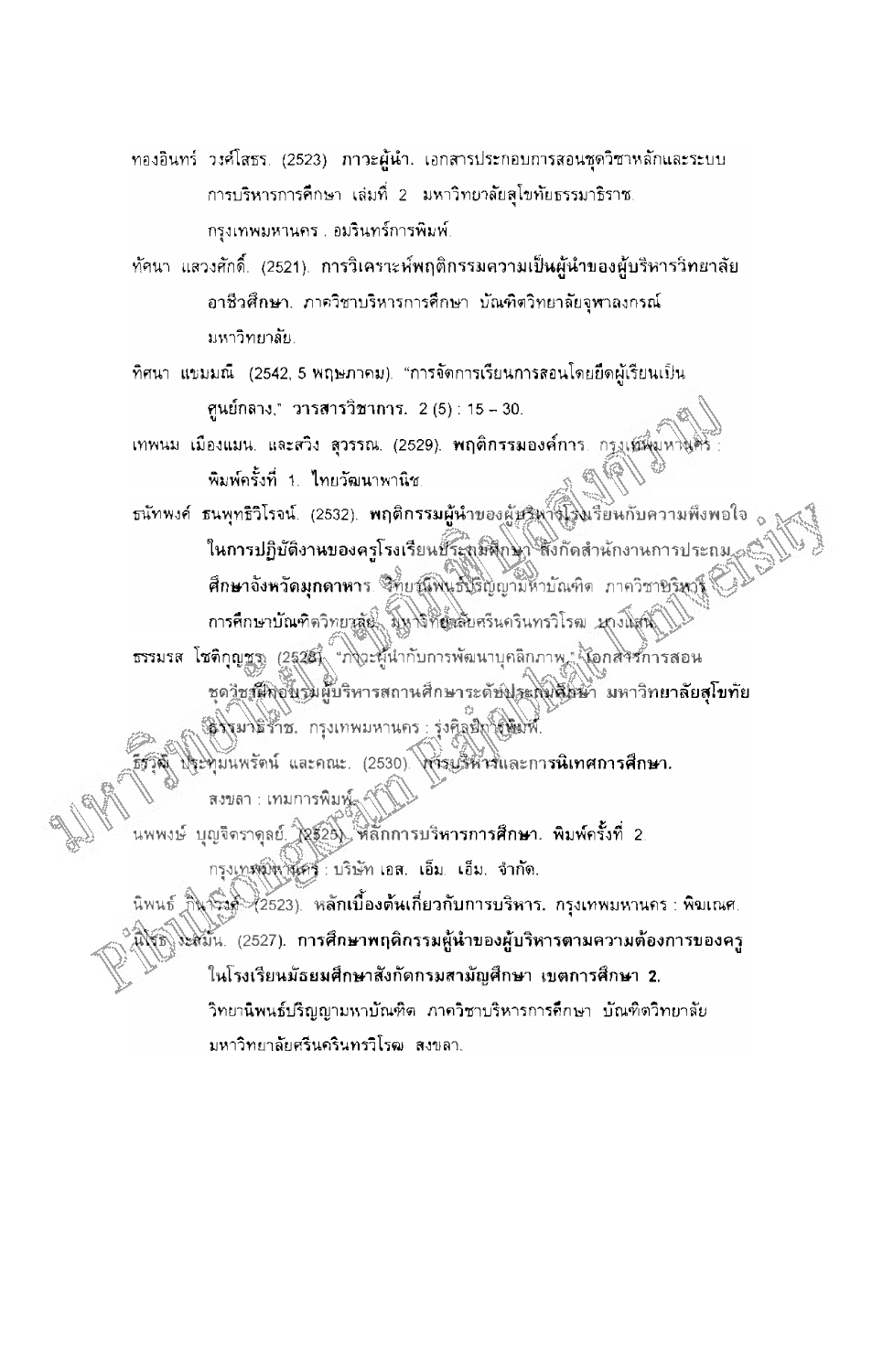บรรจง ชูสกุลชาติ. (2533). บทความทางวิชาการ พ.ศ. 2530 - 2533. กรุงเทพมหานคร : โรงพิมพ์องค์การทหารผ่านอีก..

ประชุม รอดประเสริฐ. (2526). ผู้นำและพฤติกรรมการบริหาร, กรุงเทพมหานคร : ภาควิชาการบริหารคณะศึกษาศาสตร์ มหาวิทยาลัยศรีนครินทรวิโรฒประสานมีตร..

ี ปรีชา สุกใส. (2540). อิทธิพลของเมืองที่มีต่อเยาวชนชนบทในจังหวัดพิษณุโลก. วิทยานิพนธ์ปริญญามหาบัณฑิตภาควิชาสังคมวิทยา บัณฑิตวิทยาลัย สถาบันราชภัฏพิบูลสงคราม.

พจน์ สะเพียรชัย. (2526, กุมภาพันธ์ - มีนาคม). "ทัศนะทางการศึกษา," จุลสารกฎรัติภูษา.  $6(34):3.$ 

พนัส หันนาคินทร์. (2530). การบริหารบุคลากรในโรงเรียน. กรุงเทพัมหงินคร : เนติกุล การพิมพ์.

\_. (2529). หลักการบริหารโรงเรียน. กรุงโทพมหานคร : วัฒนาพานิช. \_\_\_\_. (2524). หลักการบริหารีรั้งเรียน. ถึงงิเทพมีหานคร : ไทยวัฒนาพิกษ์: พลาดิศัย สิทธิธัญกิจ. (2542, 16 สิง โมนาคิม) ภูมิปัญญาไทย. วารสารจัดจุกศร.

พีระ ชัยศิริ. (253%) กับวิศึกัษาพฤติกรรมผู้นำของศึกษาสิการ์ขอ สังกัดกระทรวง เสียง โอการ. วิทยานิพนธ์ปริญญามหานังเห็ดง ทำควิชาบริหารการศึกษา บัณฑิตวิทยาลัย จุฬาลงกรณ์มหิวสัญญัติยะ

ษทูรย์ ศักดิ์แก้ว. (2534). การศึกษาพิตติกรรมผู้นำของ**ผู้บริหารโรงเรียนประถมศึกษ**า ตามความต้องทำรับอิงครูอาจารย์สังกัดสำนักงานการประถมศึกษา จังหวัดติจะชี้ จักยานิพนธ์ปริญญามหาบัณฑิต ภาควิชาบริหารการศึกษา บ็ณูที่ตัวทยาลัย มหาวิทยาลัยศรีนครินทรวิโรฒสงขลา.

ั๊ภั๊กดีวงศ์. (2542, เมษายน). "แนวคิดในการดำเนินการประกันคุณภาพทาง การศึกษาของสำนักงานการประถมศึกษาจังหวัด," วารสารวิชาการ.

 $2(4): 34-39.$ 

 $2(3)$  \$8.

ภิญโญ สาธร. (2517). การบริหารงานบุคคล. กรุงเทพมหานคร :ไทยวัฒนาพานิช. รุ่ง แก้วแดง. (2542). ปฏิวัติการศึกษาไทย. พิมพ์ครั้งที่ 6. กรุงเทพมหานคร : สำนักพิมพ์มติชน.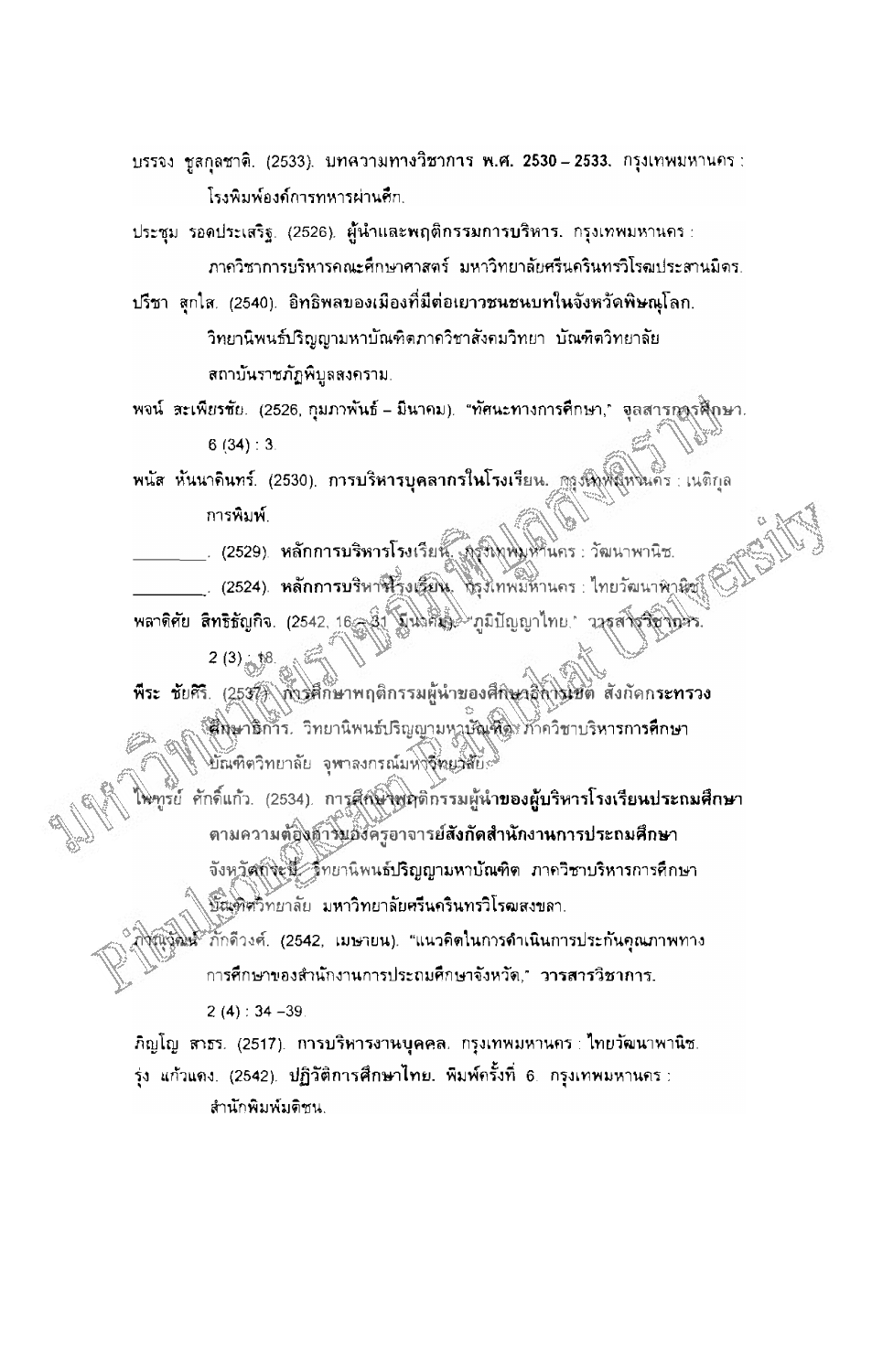ถุกษ์ชัย คุณูปการ. (2539). เอกสารคำสอนทฤษฎีและปฏิบัติการทางจิตวิทยาสังคม. พิษณุโลก : ภาควิชาจิตวิทยาและการแนะแนว :สถาบันราชภัฏพิบูลสงคราม วรเชษฐ์ สุขแสวง. (2529). พฤติกรรมทางการบริหารของผู้บริหารของโรงเรียน ้มัธยมศึกษาดีเด่นในส่วนกูมิภาคที่ได้รับพระราชทานรางวัล สังกัดกรมสามัญ ้ศึกษา ดามการรับรู้ของผู้บริหาร และครู – อาจารย์. วิทยานิพนธ์ปริญญา มหาบัณฑิต ภาควิชาบริหารการศึกษาบัณฑิตวิทยาลัย จุฬาลงกรณ์มหาวิทยาลัย. วิจิตร ธีระกุล. (2518, 19 - 21 สิงหาคม). "พฤติกรรมผู้นำ," วิทยาสาร. 2 (28) : 21. วิจิตร วรุดบางกูร. (2525). ศิลปศาสตร์น่ารู้สำหรับผู้นำ, กรุงเทพมหานคร เมนูจุวิทิยาลัย ศรีนครินทรวิโรณ ประสานมิตร. วิชัย ตันศิริ. (2542). คำอธิบายพระราชบัญญัติการศึกษาแห่งชาติ พิเศ $\geqslant$  2542. ้พิมพ์ครั้งที่ 2. กรุงเทพมหานคร : สำนักพิมพ์วิสุญพัน (สำกัด วิราพร พงศ์อาจารย์. (2542). ความรู้พื้นฐานเกิดงาคิบการซิจัย. พิมพ์ครั้งที่ 1 : สำนักส่งเสริมวิชาการสถจิ์ยันราชทัญพิบูลสงคราม. ศิริ เจริญวัย. (2521). ความสัมพันธุ์วัฐหว่างพฤติกรรมผู้นำกับผลงานขี้อุจดีพิมาลัยครูใน ภาคดูะวันอุอุหนี่ฉียง(หนือ. วิทยานิพนธ์ปริญญามหาบูญิติทิต ) หา๊กวิชาบริหาร การศึกษา มีณฑิตวิทยาลัย มหาวิทยาลัยศรีมอริมที่จำริต ประสานมิตร ติวพร มัณะฟานแท้: (2527). การบริหารงานบุคลล์ จรุงเทพมหานคร : คุณพินอักษร. สุรัญ สิทยงณะ. (2542, 1 - 15 เมษายน). โดร์รหุ้นในอหลักสูตรระดับโรงเรียน." การปฏิรูปการศึกษา สุสัง 12.

์<br>สมพงษ์ เกษมสิน. (252®) ∕ีกิ่งรูบิริหาร...กรุงเทพมหานคร : ไทยวัฒนาพานิช. (2521) ควรบริหารงานบุคคลแผนใหม่. กรุงเทพมหานคร : โฟยิรัมนาพานิช.

มหมัน สิทธิตโร (2531) การศึกษาพฤติกรรมผู้นำของผู้บริหารโรงเรียนดาม ความต้องการของครู อาจารย์โรงเรียนประถมศึกษา สังกัดสำนักงาน การประถมศักษาจังหวัดสงขลา. วิทยานิพนธ์ปริญญามหาบัณฑิต ภาควิชา บริหารการศึกษา บัณฑิตวิทยาลัย มหาวิทยาลัยศรีนครินทรวิโรฒ สงขลา.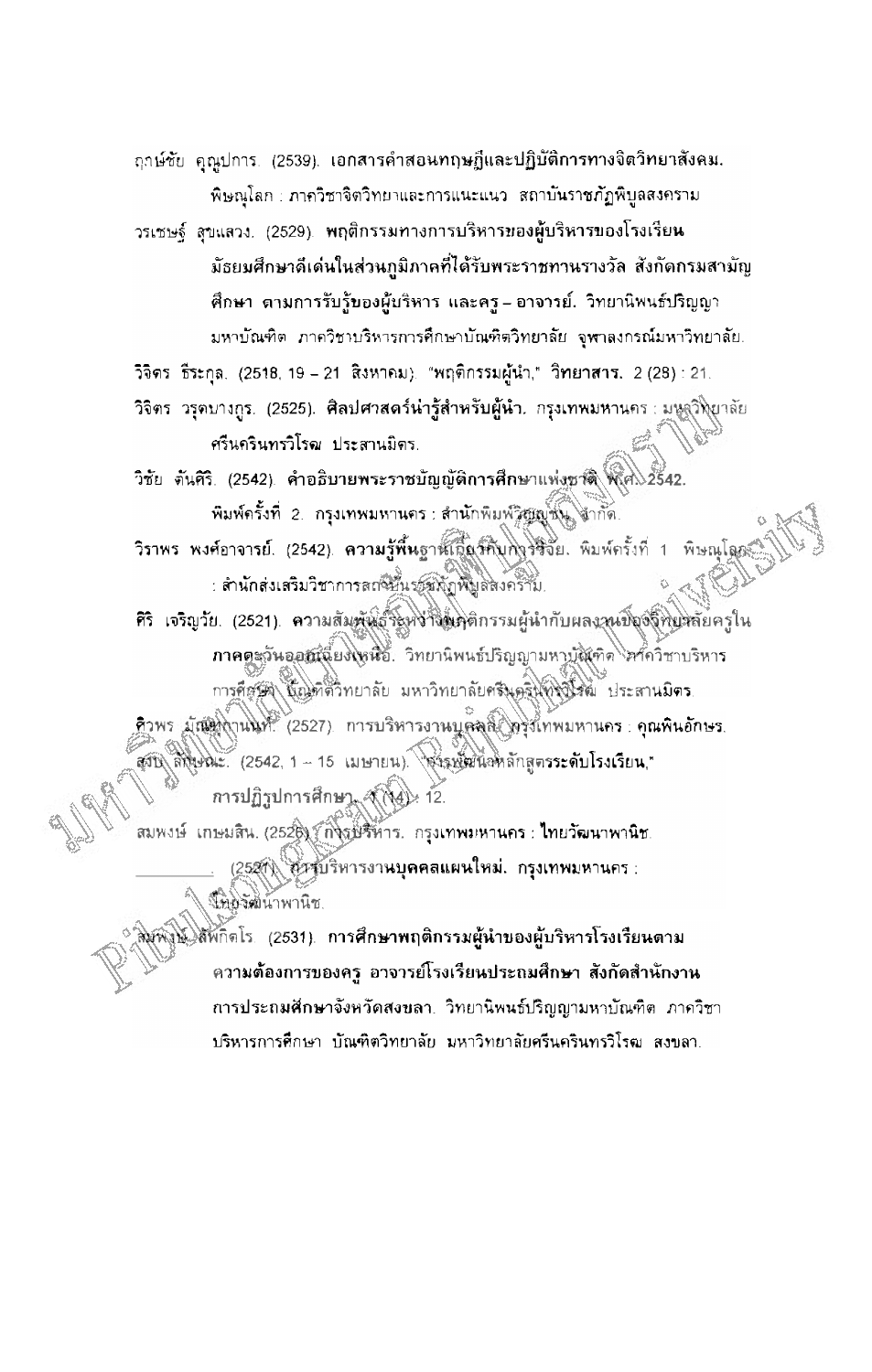ิสมยศ นาวีการ. (2525) - การบริหารธุรกิจ. กรุงเทพมหานคร : บรรณกิจเทรดดิ้ง.

<u>..</u> (2524). พฤติกรรมองค์การ, กรุงเทพมหานคร :ไพศาลศิลป์การพิมพ์.

- ี สมศักดิ์ ดลประสิทธิ์. (2542, มิถุนายน กรกฎาคม). "การจัดทำแผนการสอนที่เน้นผู้เรียน เป็นศูนย์กลาง," ข้าราชการครู. 19 (5) 12 - 16.
- ้สำนักงานคณะกรรมการการศึกษาแห่งชาติ (2541). การเรียนรู้ษุมทรัพย์ในตน. แปลจาก Learning : the treasure within โดย คณะกรรมการการศึกษาแห่งชาติ กรุงเทพมหานคร : โรงพิมพ์ครุสภา.
- สุรกิตตี้ กิตตถิระพงษ์ (2528) พฤติกรรมกาวะผู้นำของผู้บริหารโรงเรียนมัธยมศึกษา เขตการศึกษา 11. วิทยานิพนธ์ปริญญามหาบัณฑิต ภาควิชาเธิล์จุ๊รกจุศึกษา บัณฑิตวิทยาลัย จุฬาลงกรณ์มหาวิทยาลัย.

สุรชาติ สังข์รุ่ง (2520) ความสัมพันธ์ระหว่างพฤติกรรมผู้น้ำกับความพึงพอใจใน การทำงานของครูโรงเรียนประถมศัญ<sup>นา</sup>ี สมิตัองค์การบริหารส่วนจังหวัด และเทศบาล ในเขตกาศกลาง โทยในิพนธ์ปริญญามหาบัณฑิต ทิาศจิสา บริหารการศึกษา บัญชีส์อิทยาลัย สหาวิทยาลัยศรีนครินทรุธิโรต ปีริมสานมิตร.

เสริมศักดิ์ ดิษฐปาน (2554) พฤติกรรมผู้นำของศึกษาธิการอำหัดอุตามความต้องการ ของผู้ใส่มั่งคืนบัญชาในภาคใต้ของประเทศไทย โทยานิพนธ์ปริญญา มีทิ้งบัณฑิต ภาควิชาการบริหารการศึกษ์ง บันเท็ดวิทยาลัย มหาวิทยาลัย ศรีนครินทรวิโรฒ สงขลา.

ำิศาลาภรณ์ (2521) ทั้งตึกรรมของผู้บริหารโรงเรียน กรุงเทพมหานคร : ไทยวัฒนาพวินิชิ

> (2528) พิสติกรรมผู้นำทางการศึกษา. พิมพ์ครั้งที่ 2. กรุงเทพมหานคร : ใหม่วัดนาพานิช

ริศธรรม. (2527). หลัก<mark>มนุษย์สัมพันธ์กับการบริหาร. กรุ</mark>งเทพมหานคร ไทยวัฒนาพานิช.

อ่ารุง จันทวานิช. (2542). ในแนวคิดและนโยบายกระทรวงศึกษาธิการ. กรุงเทพมหานคร : โรงพิมพ์ครุสภา.